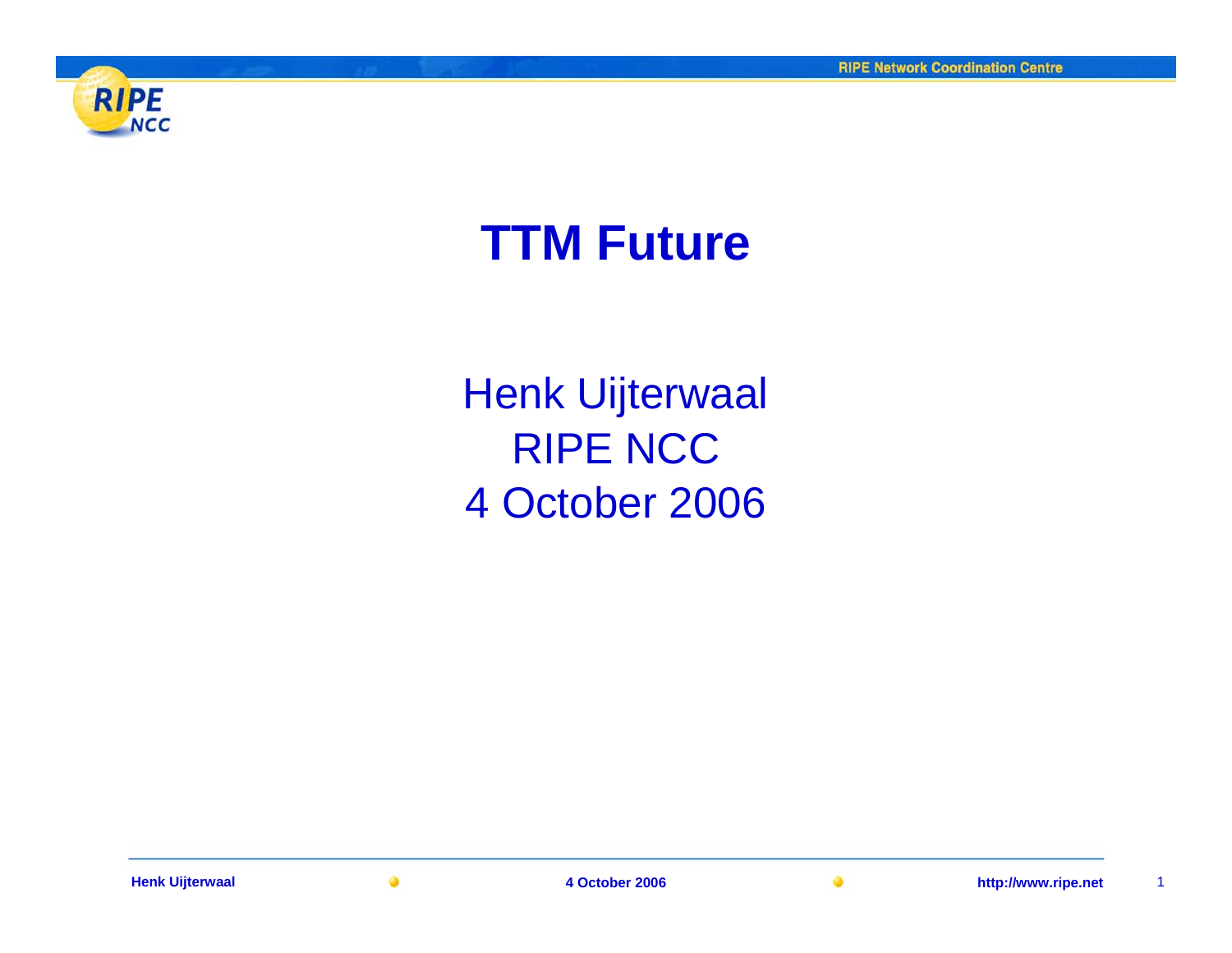

- TF formed at RIPE53
- Did charter
- Started discussion rather late
- Current ideas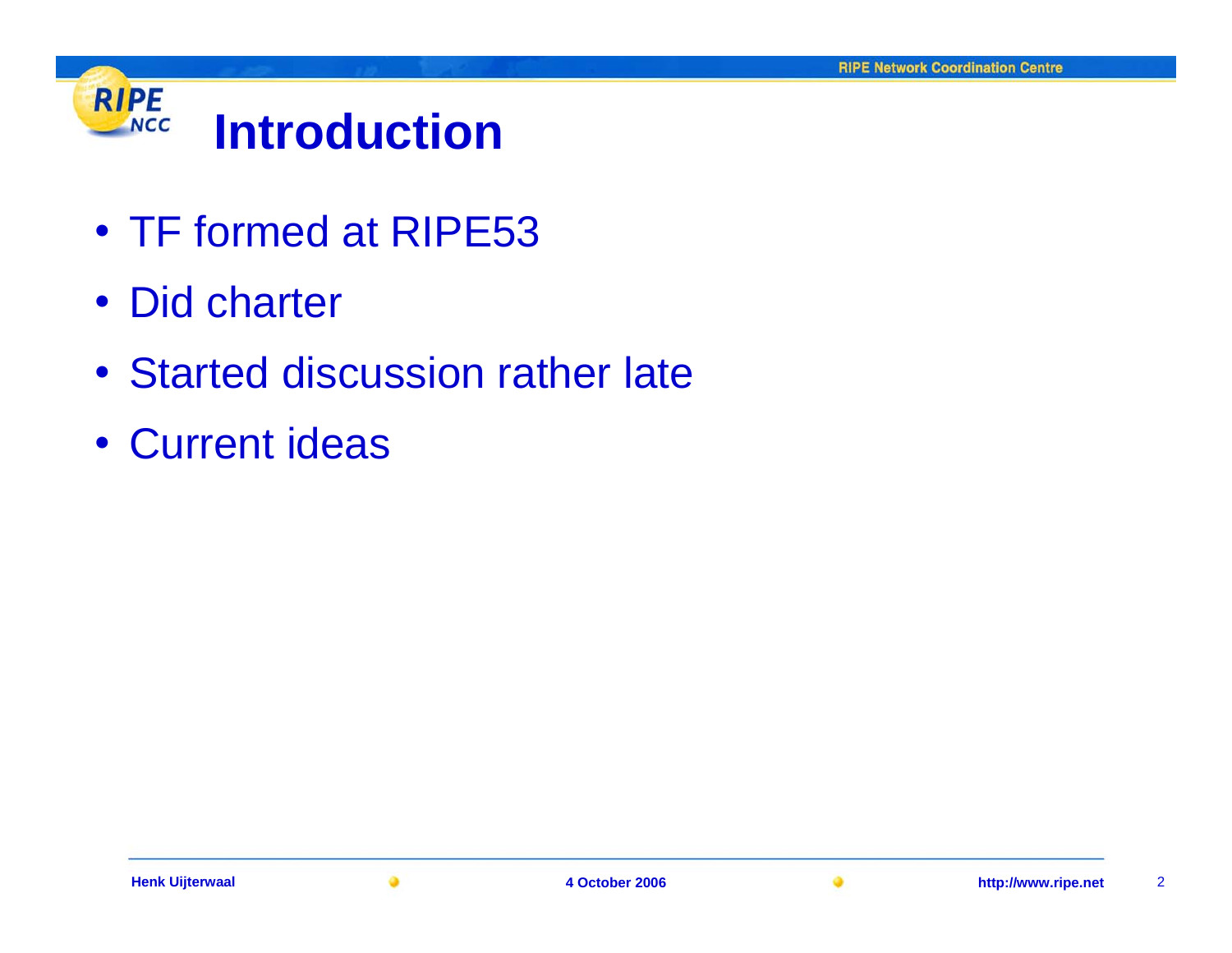

- TTM hosts
- Community at large

• DNSMON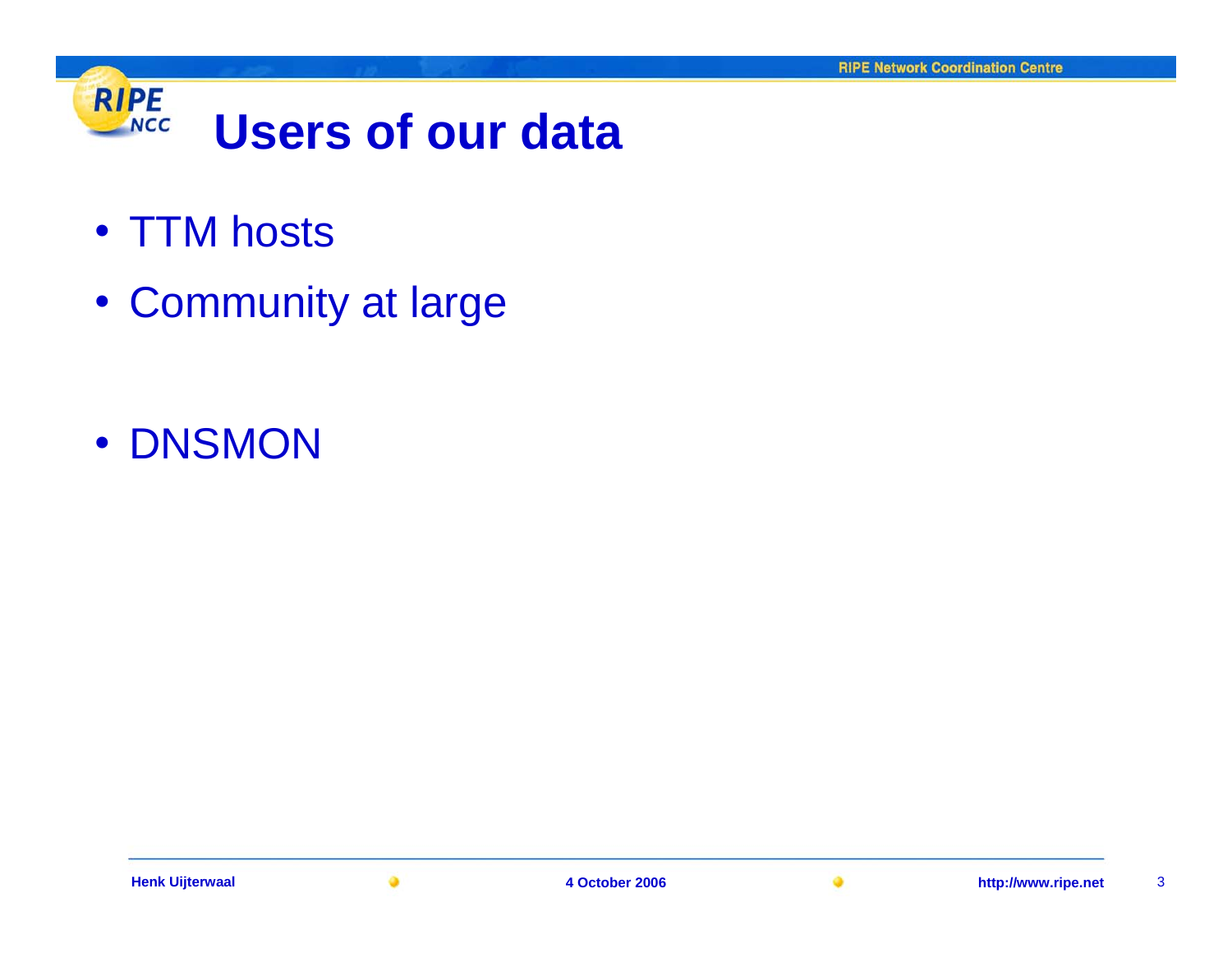#### **RIPE Current services on the boxes NCC**

- Delay/Loss/Jitter/Traceroute
	- Clear interest at RIPE52
	- Keep the possibility to do them
	- This includes all known features
		- Network alarms
		- $\bullet$ DQM
		- $\bullet$ Data visible on TB as it is collected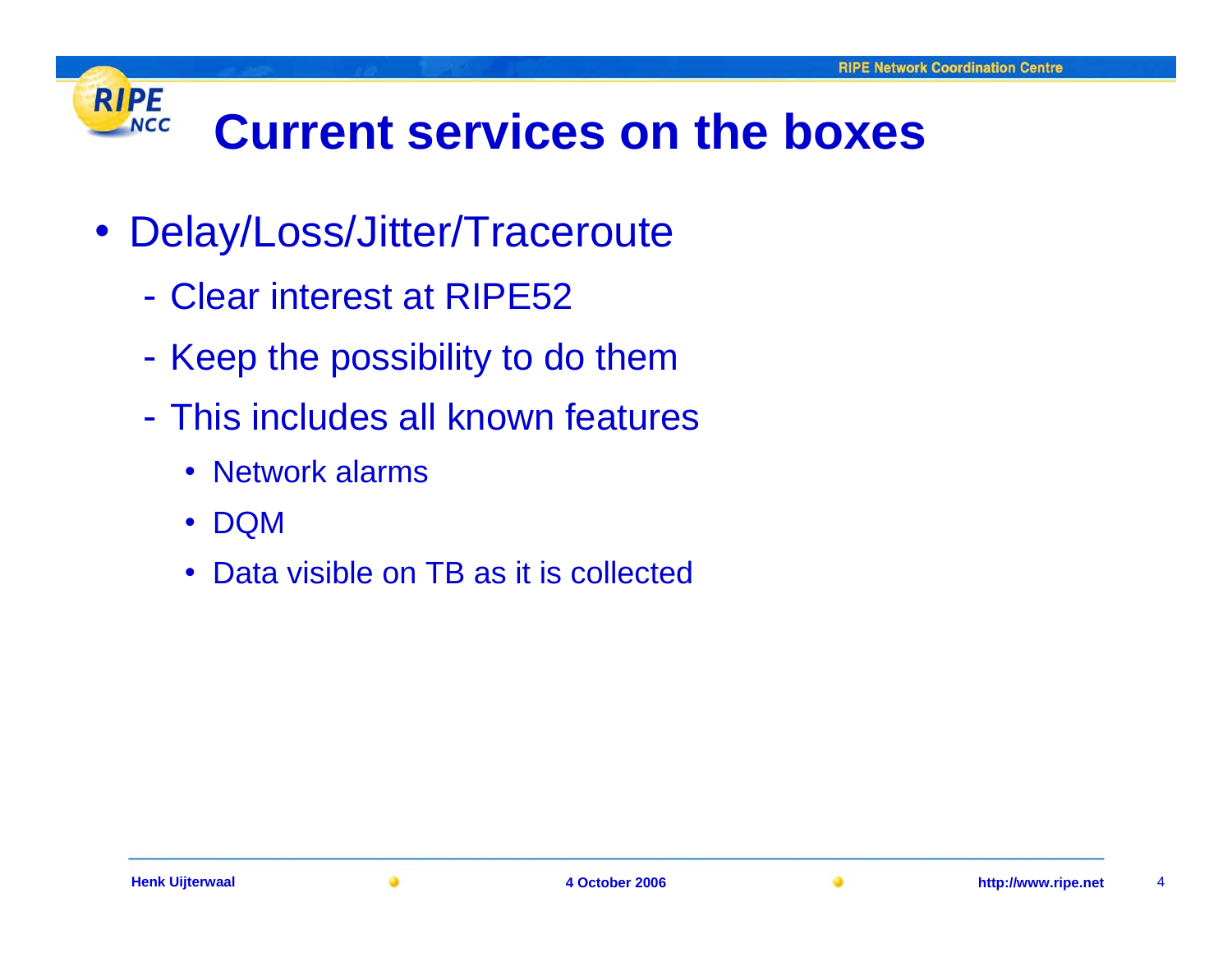#### **RIPE Current services on the boxes (2) NCC**

- D/L/J/T setup
	- Transition to OWAMP as control mechanism
	- -OWAMP allows for measurements on demand by users
	- OWAMP allows for measurements outside network
	- NCC to define a baseline set of measurements
	- User can tune this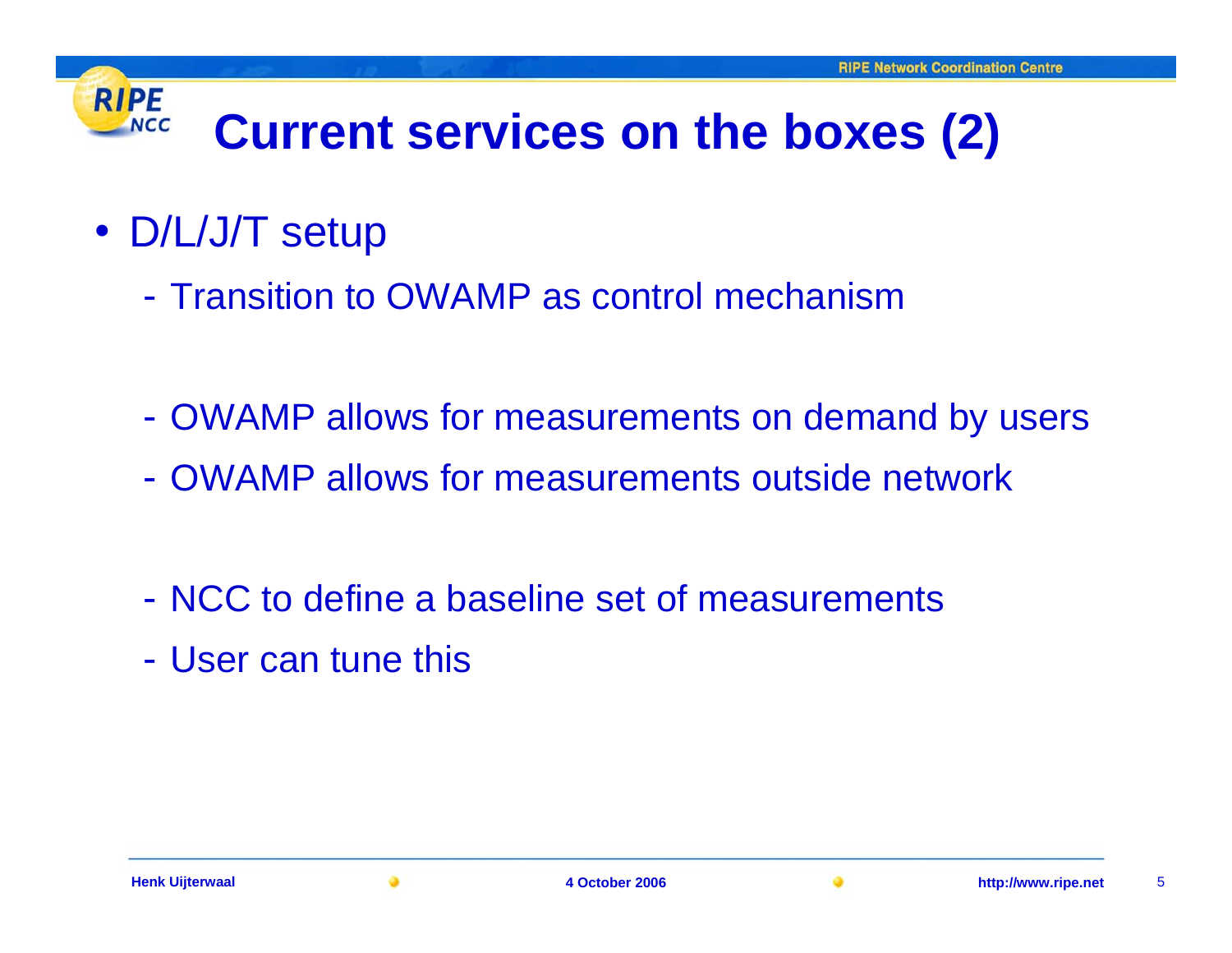#### **RIPE Current services on the boxes (3) NCC**

- D/L/J/T data collection
	- NCC:
		- Only data for the measurements it started
		- Collect and store in a public place
		- •Initial processing
		- Reduce number of plots and lists available by default, all other available on demand
	- User:
		- Has to collect, store and process data for measurements on demand
		- Can use our software
		- Data is not publicly available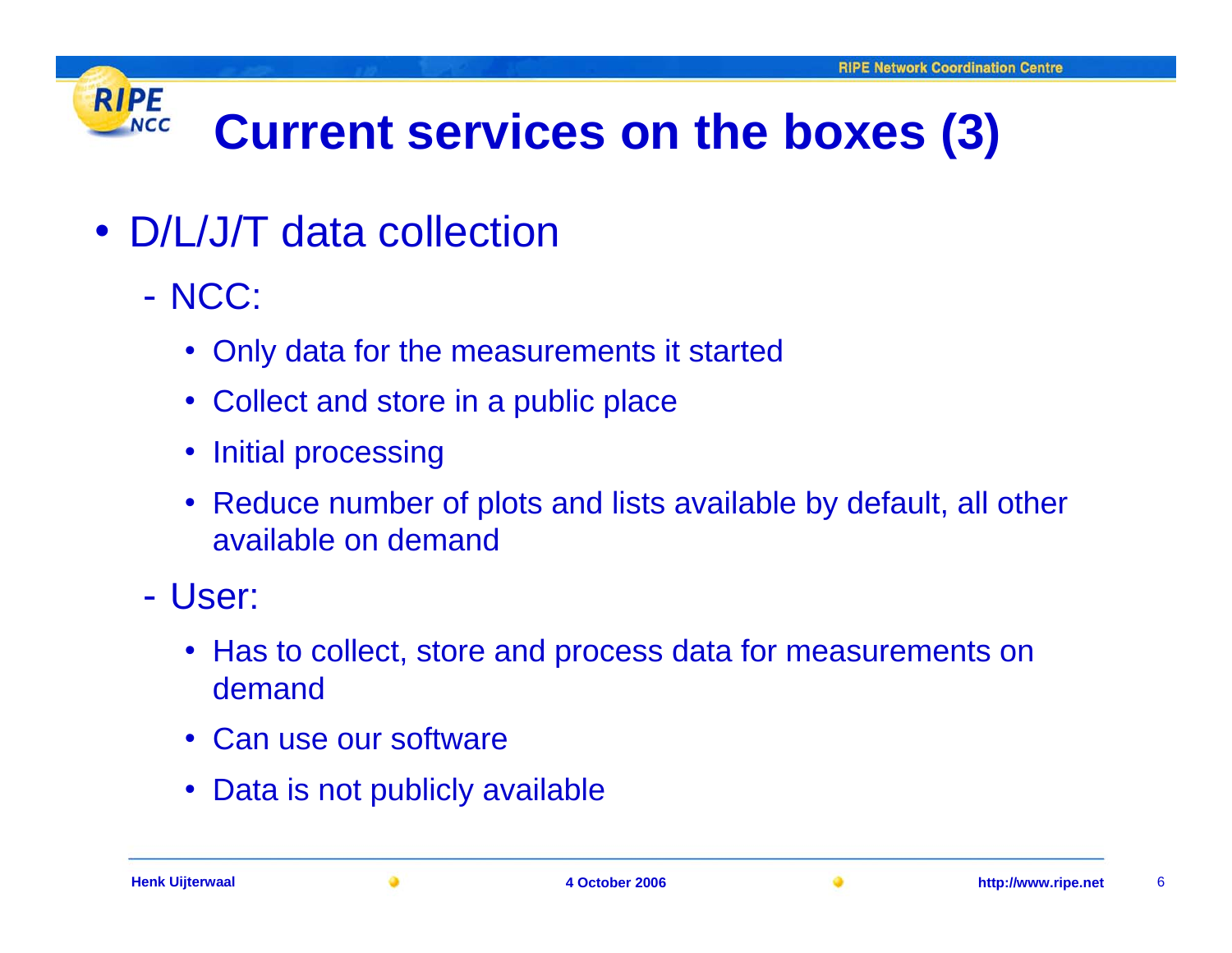## **RIPE Current services on the boxes (4) NCC**

## • DNSMON

- DNSMON is a valuable service
- We will keep it as is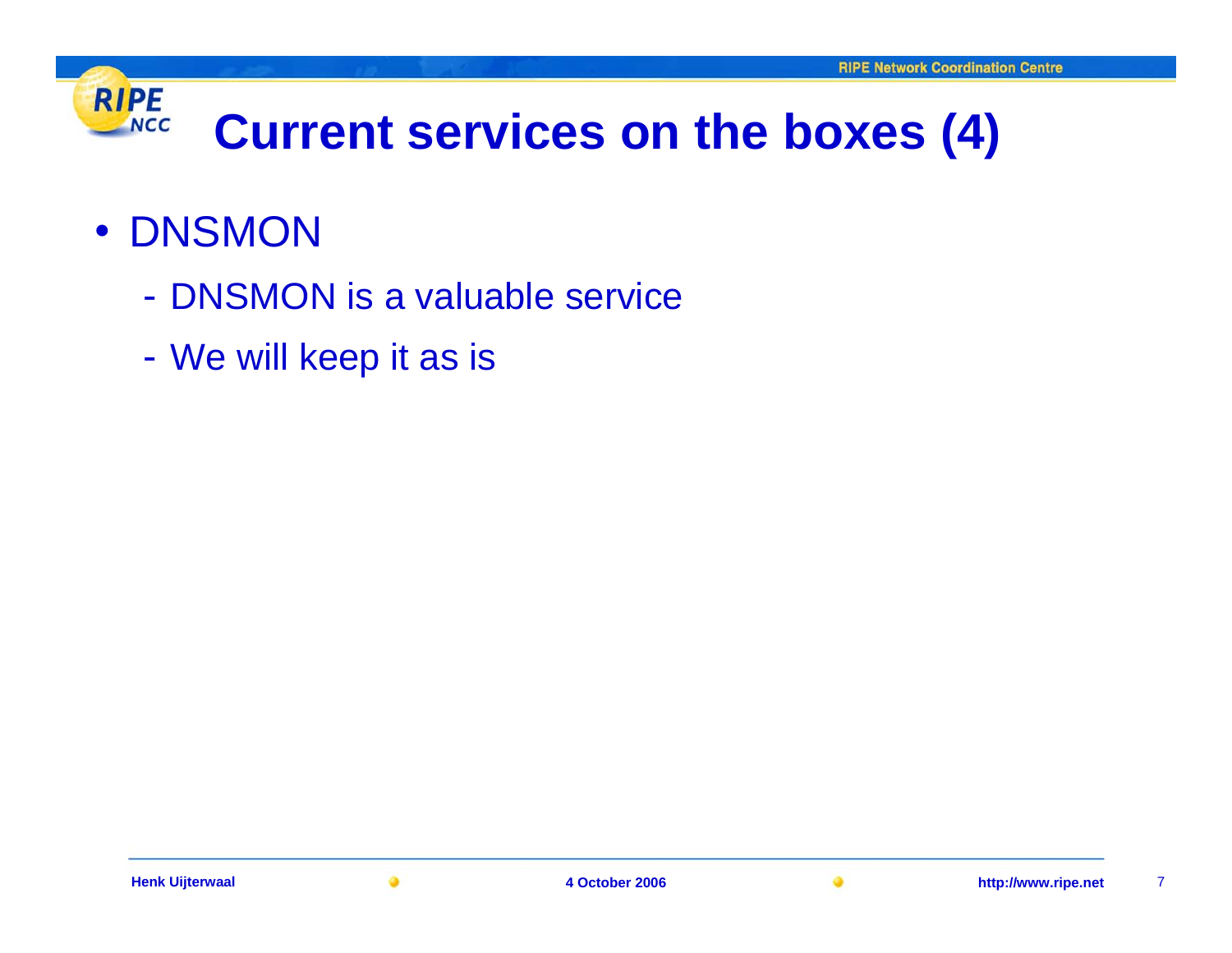#### **RIPE New services on the boxesNCC**

- Protocol beacon:
	- Something that sends out packets for a service on a regular basis, allowing people to monitor their systems.
	- Examples:
		- Multicast work
		- •Debogon prefixes for the RIS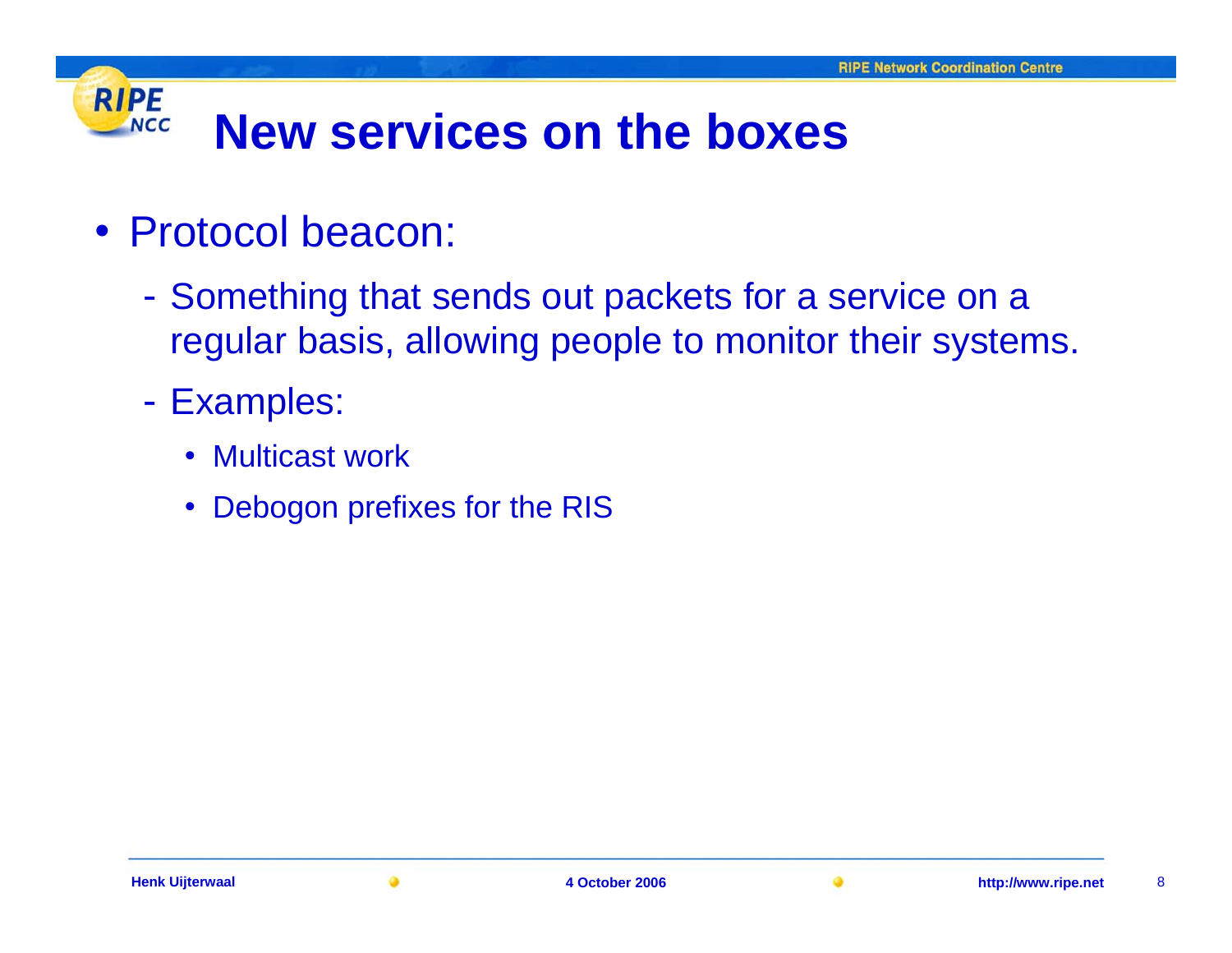#### **RIPE New services on the boxes (2) NCC**

- Network experiments
	- Set up mechanism to do one-off network experiments
		- Proposal, measurement, analysis, publication
	- The TB will just offer the framework for the experiment
	- Proposer has to do the work
	- Similar models have been proposed (VINI, PlanetLab, …): copy or collaborate
	- This is intended as a community services for R&D on the Internet
	- Example from the past: Kroot anycast measurements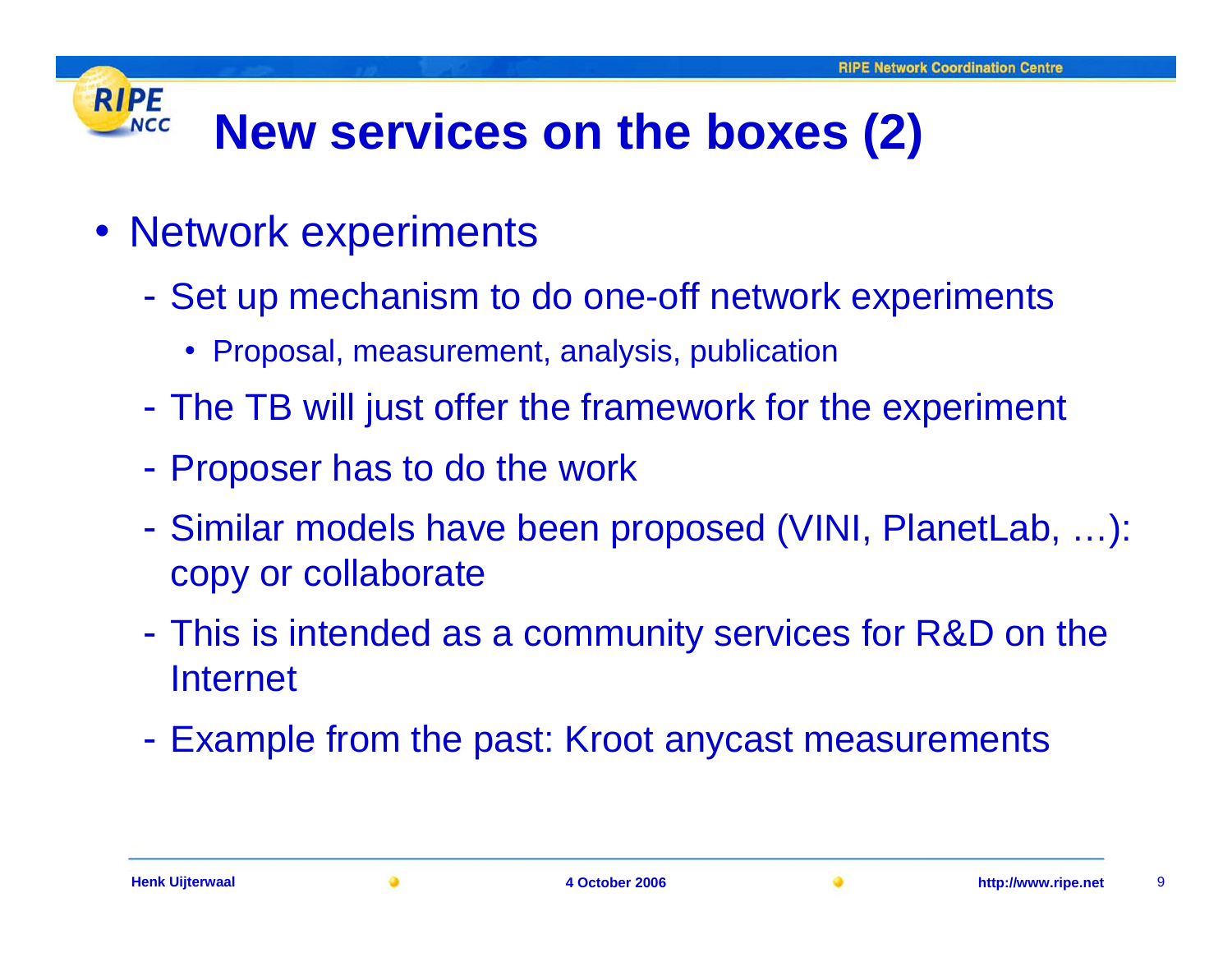#### **RIPE New services on the boxes (3) NCC**

- CBM reference point/server
	- Configuration site
	- Target for the measurements
	- - Work on aggregation of the data
		- Reports from one user into reports for an ISP
		- Reports from individual users into a report for a service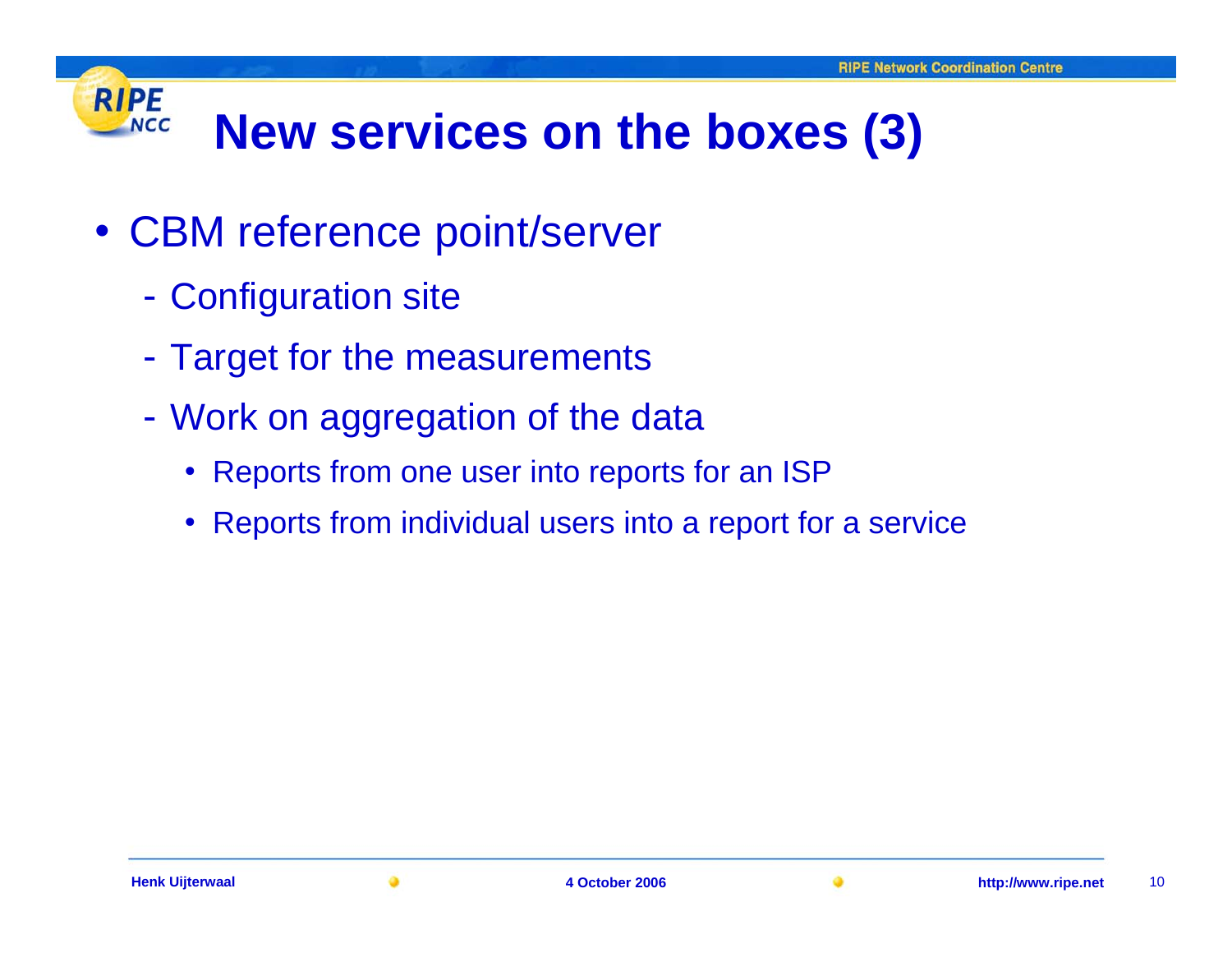## **RIPE Combining TTM data NCC**

- Try to combine the data with other services
- $\bullet$ Better integration with other services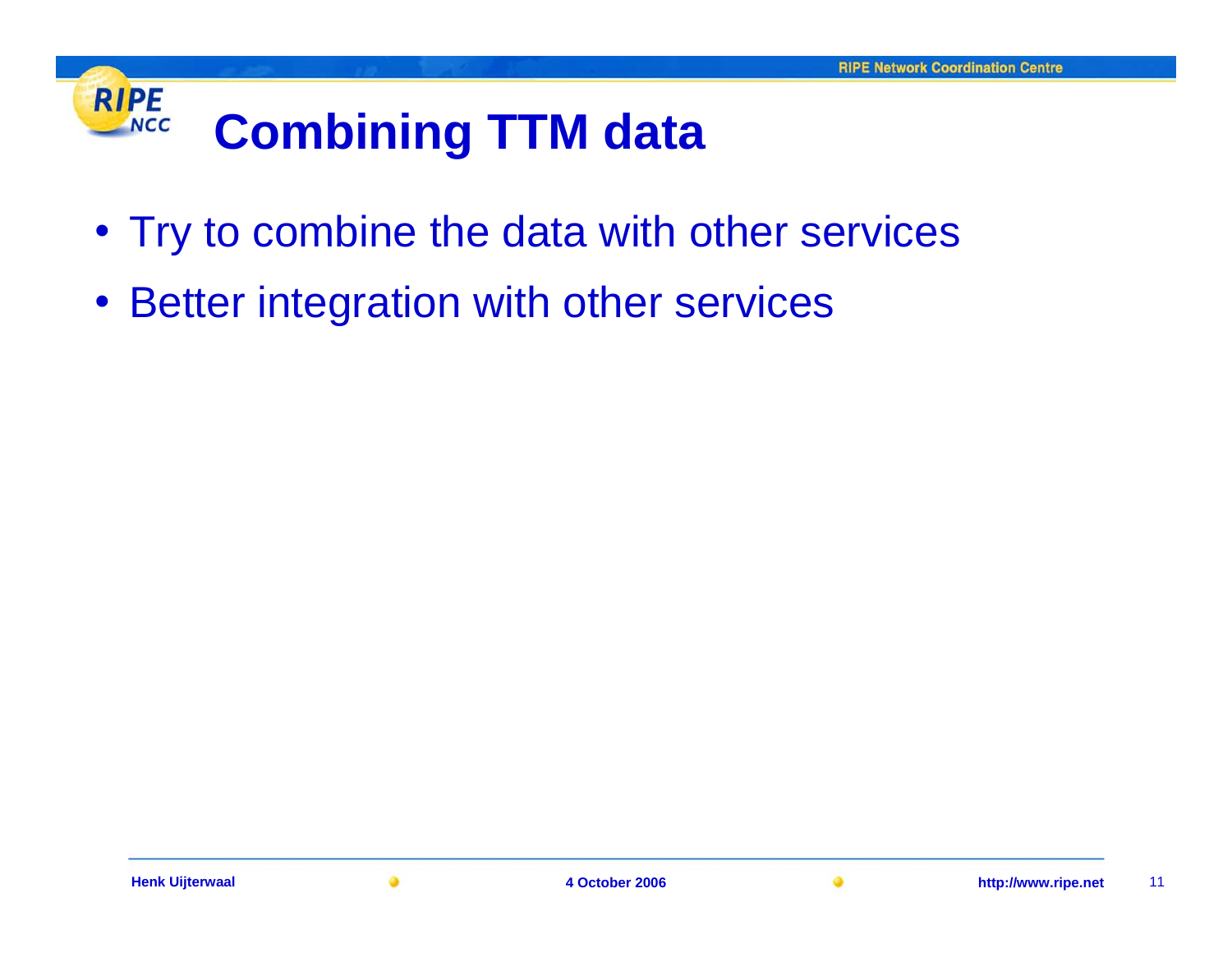## **RIPE Ownership of the boxes: NCC**

- For both TTM and DNSMON, it is essential that there are a large number of active TTM boxes at interesting locations.
- NCC to install boxes at important locations
	- NCC pay h/w and operations
- Main criteria for hosting a box:
	- -Major AS
	- 1/AS
	- Commitment
- Others can still order boxes as before.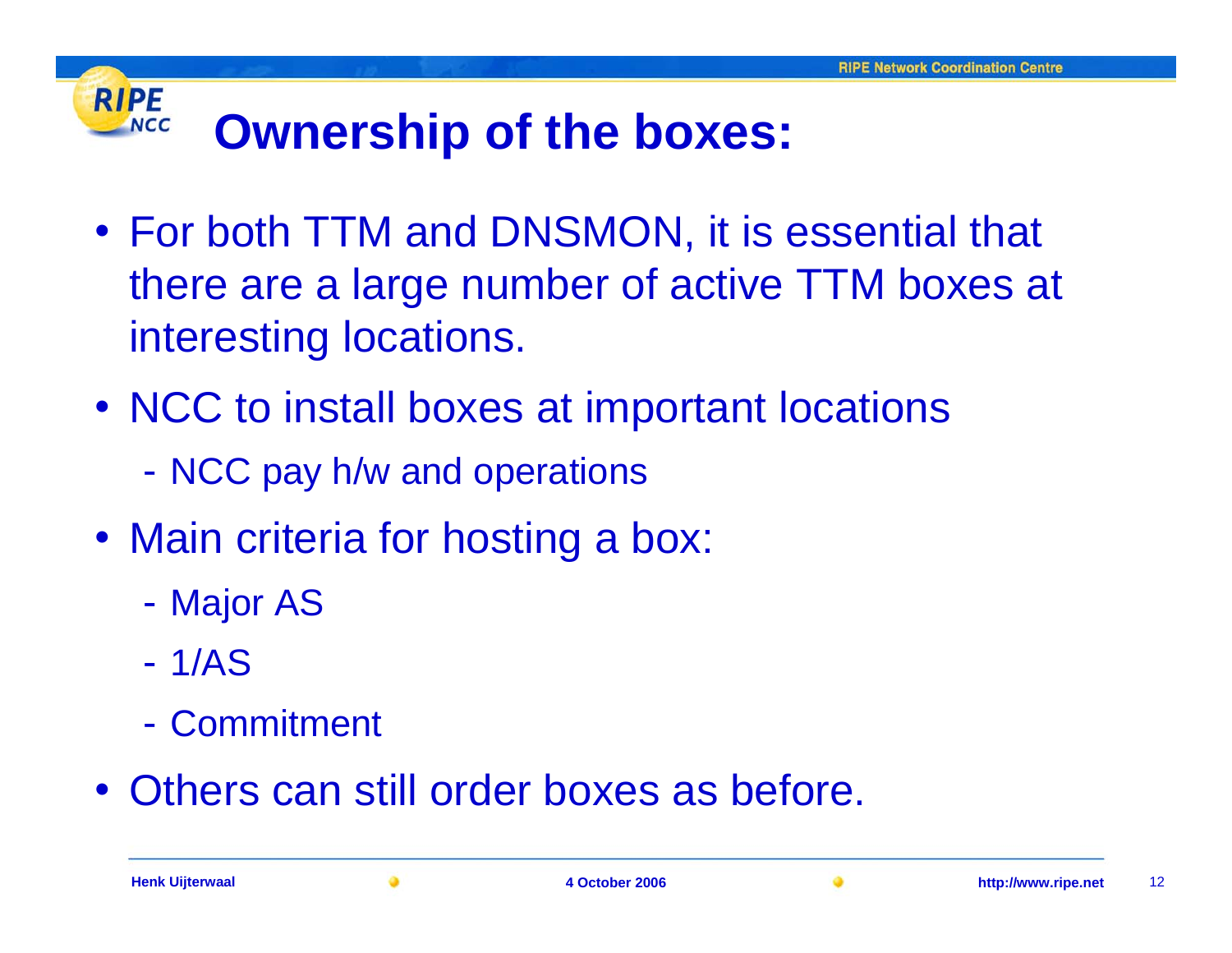#### **RIPE HardwareNCC**

- Outdated hardware, hardware without a current contact person, etc, is an ongoing concern for our operations group
- $\bullet$  Suggestions;
	- Write off hardware (3-4 years)
	- Switch off hardware unless it is replaced
	- Current hardware older than 3 years will be phased-out and/or replaced.
	- We will allow people to build their own box, subject to the restriction that our software will run on it without modifications.
- We will start to support GPS-free boxes (TSC clock) once that technology is mature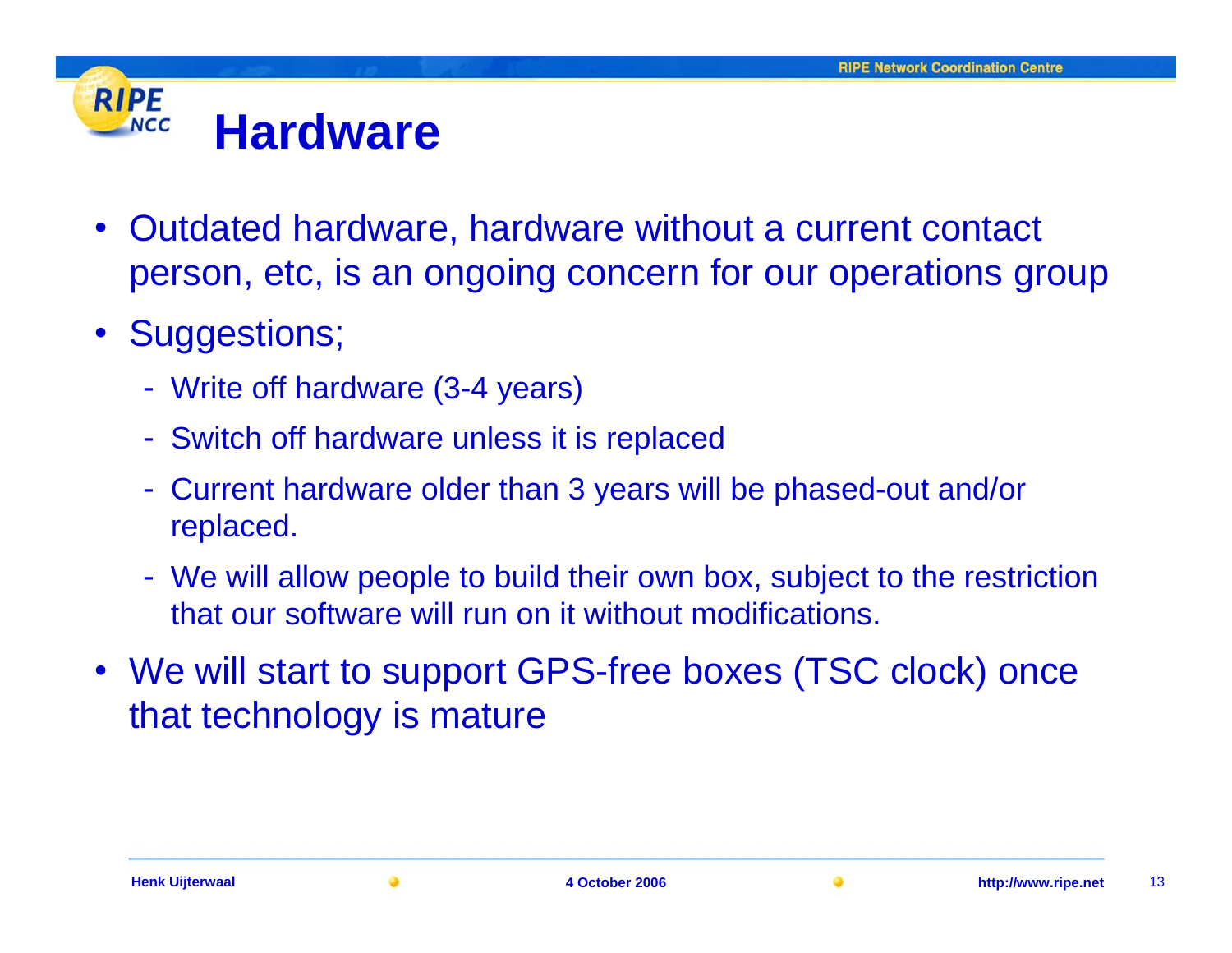## **RIPE AdministrativeNCC**

- Our finance department faces a lot of problems collecting the service fee.
	- Not clear that the SF is an integral part of the service
	- Contact people have disappeared
- $\bullet$ **Suggestions** 
	- Revise current contracts
	- - Single contract to cover:
		- $\bullet$ **Hardware**
		- Service fee for a 3 year period
		- Shipping, import/export duties, …
	- Pay once in advance, no "hidden fees"
	- HW support for the boxes will cover the lifetime of the boxes.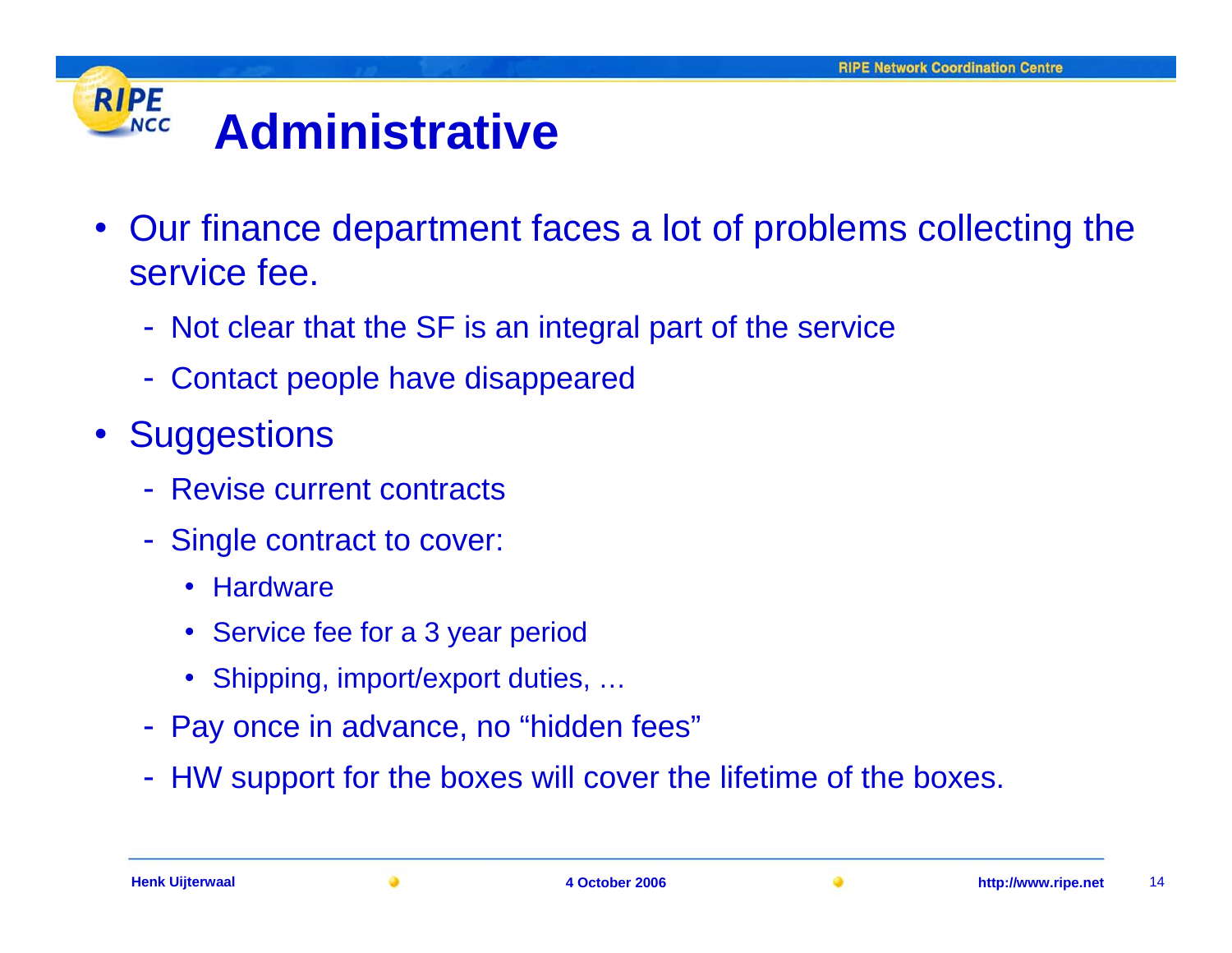## **RIPE NCC Administrative (2)**

• The service for sites from whom we have no confidence in receiving further payments will be stopped

• Sites will be asked to provide current contact information and to regularly check this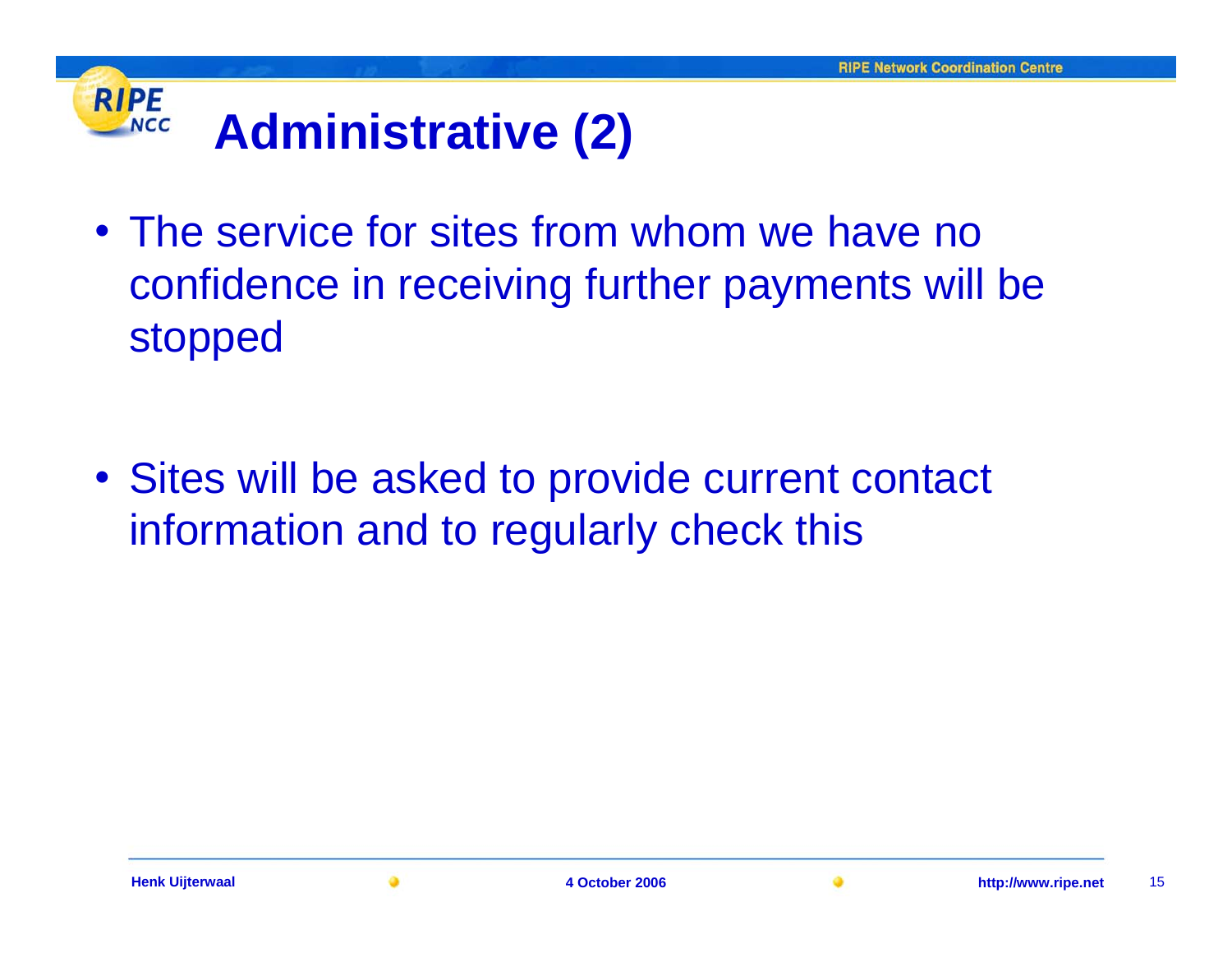## **RIPE Lifetime of this proposal NCC**

- This is a 3-year plan, 2007-2009
- To be evaluated afterwards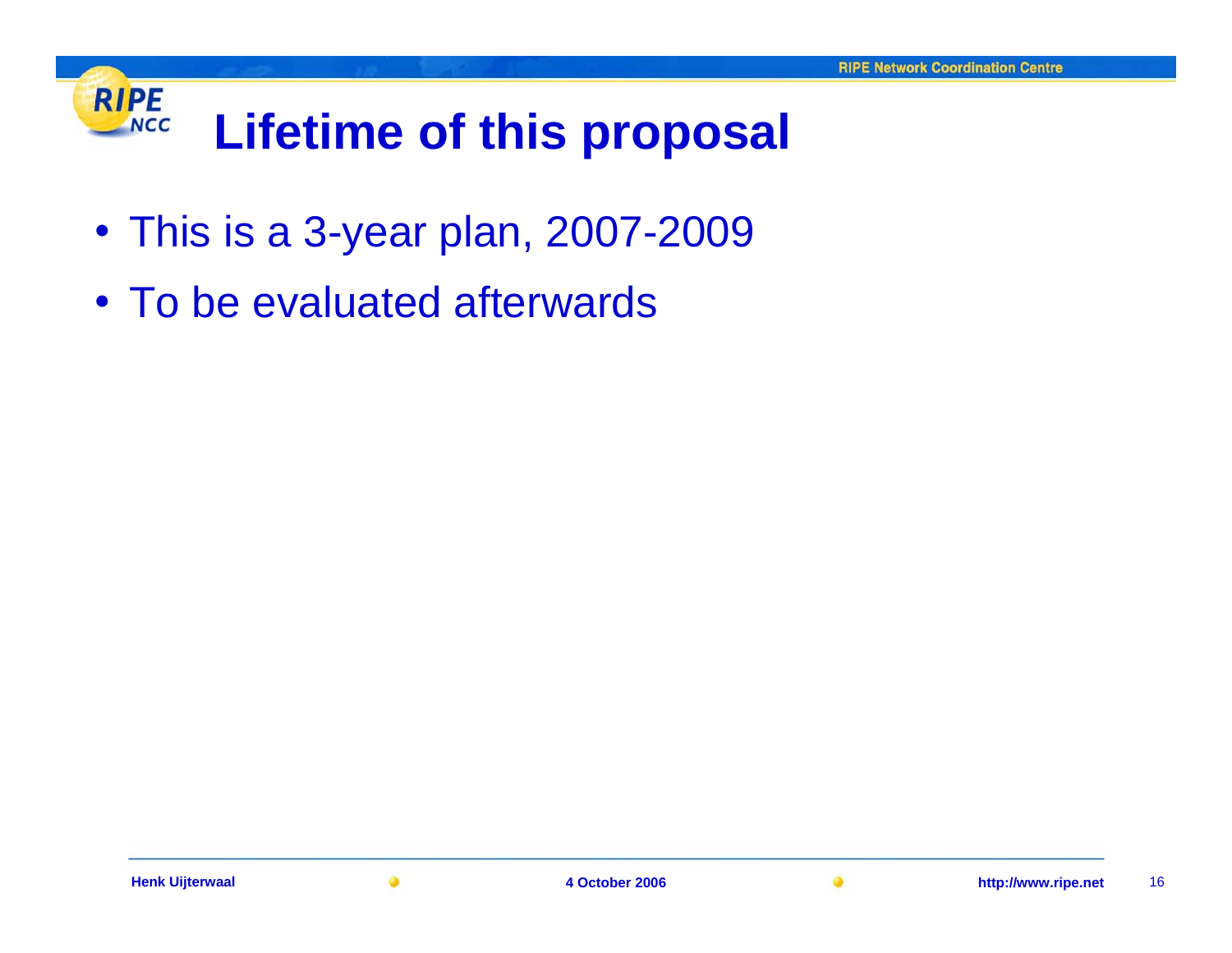## **RIPE Operational (for the NCC) NCC**

- The number of operational problems will be reduced, as the H/W will be newer as well as more uniform.
- Contacts for the boxes should be well known again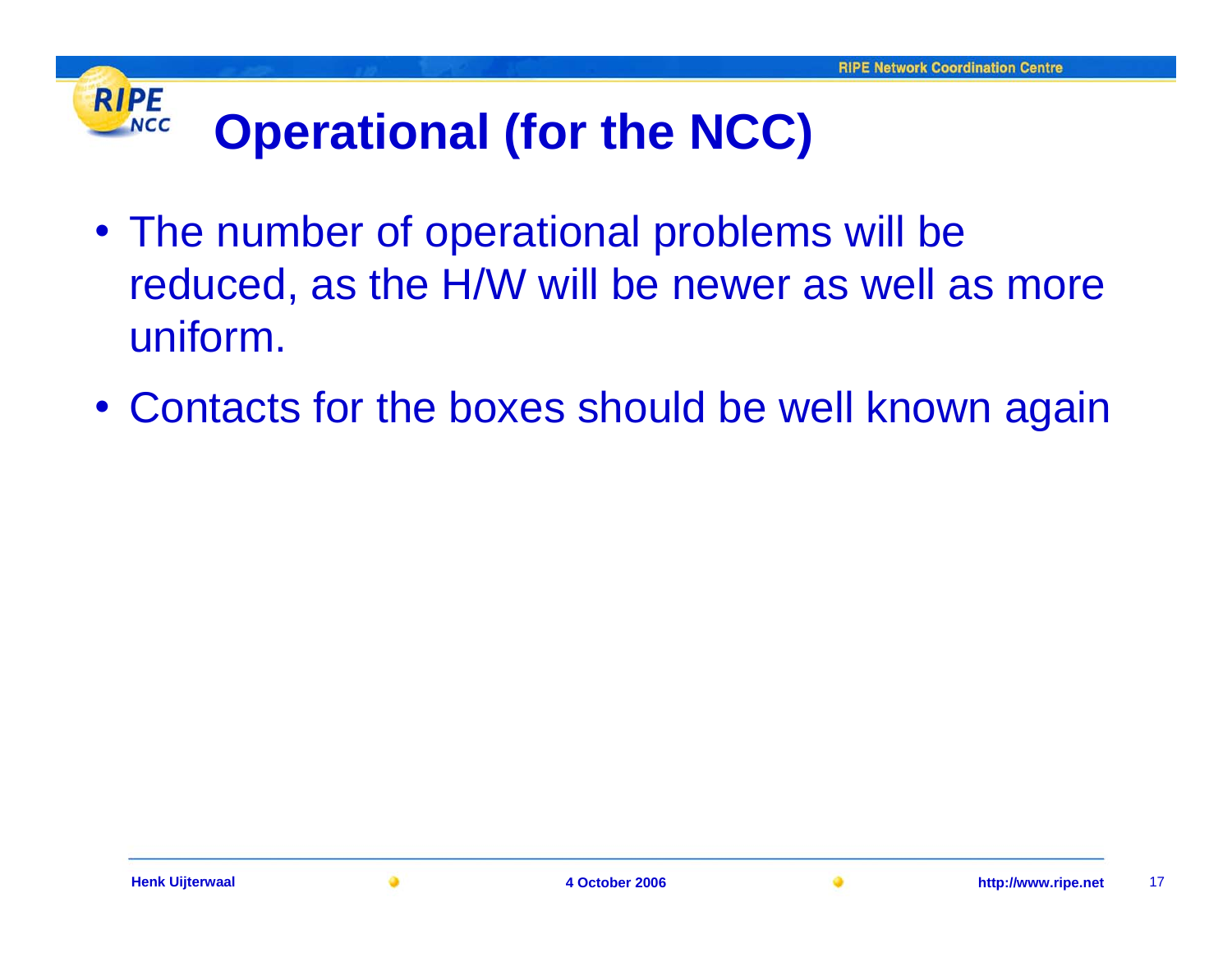

- Discussion
	- Here
	- ML
- Formal proposal
	- SMP/PDP
	- Board to sign off on the euro's
- Do the work
- Axel's talk